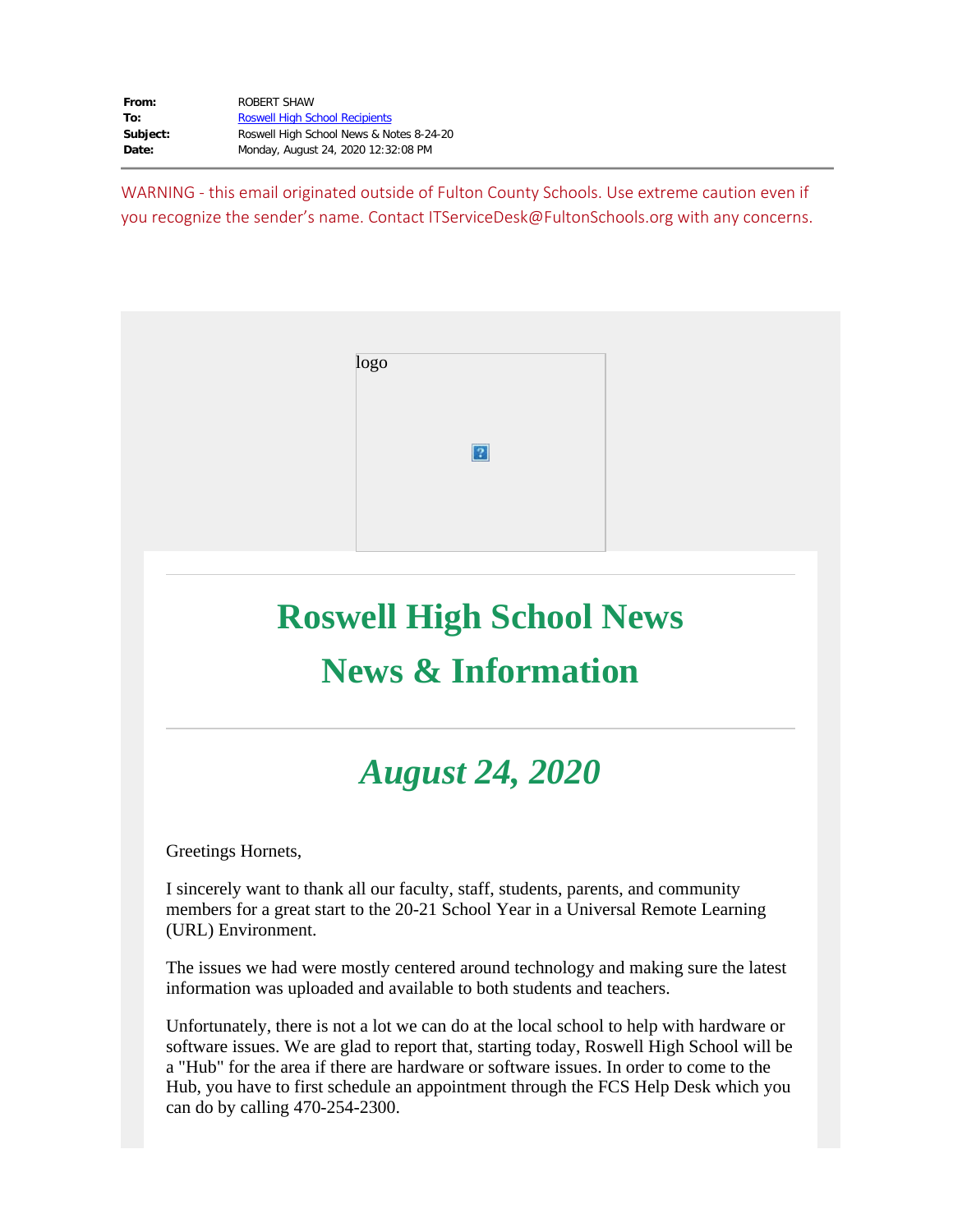Please also be mindful of the following:

- The Student Code of Conduct is in effect during URL learning. Unfortunately, we have had some students use profanity during an online course or have decided to act inappropriately. If there are discipline incidents during online learning, the administrator will contact the parent and students to ensure that due process is provided. If it is found that the student violated the Code of Conduct, the discipline will be entered into the student's record and the consequence, if there is one, will be served when the student returns to school.
- District policy and State law regarding attendance still applies. There are three requirements for a student to be counted as a "participant" in the URL class, but attendance is expected. Teachers are taking attendance and RHS personnel are reaching out to students who have been absent.
- Please remember that parents should not engage with the teacher during class time.

Thanks for your help!

#### **School Governance Council**

The next meeting of the Roswell School Governance Council is scheduled virtually for August 26, 2020 at 4:00 pm. Please click [HERE](https://www.fultonschools.org/site/handlers/filedownload.ashx?moduleinstanceid=35089&dataid=78054&FileName=RHS-Agenda-82620.pdf) for the agenda, which includes the link to the meeting and the information about Public Comment.

#### **Accessing Student GTID Number**

We have received questions about how a parent can access their student's GTID number from the Parent Portal. If you need the GTID number, please do the following:

- Step 1: Access Campus Parent Portal
- Step 2: Select *More* and then select GTID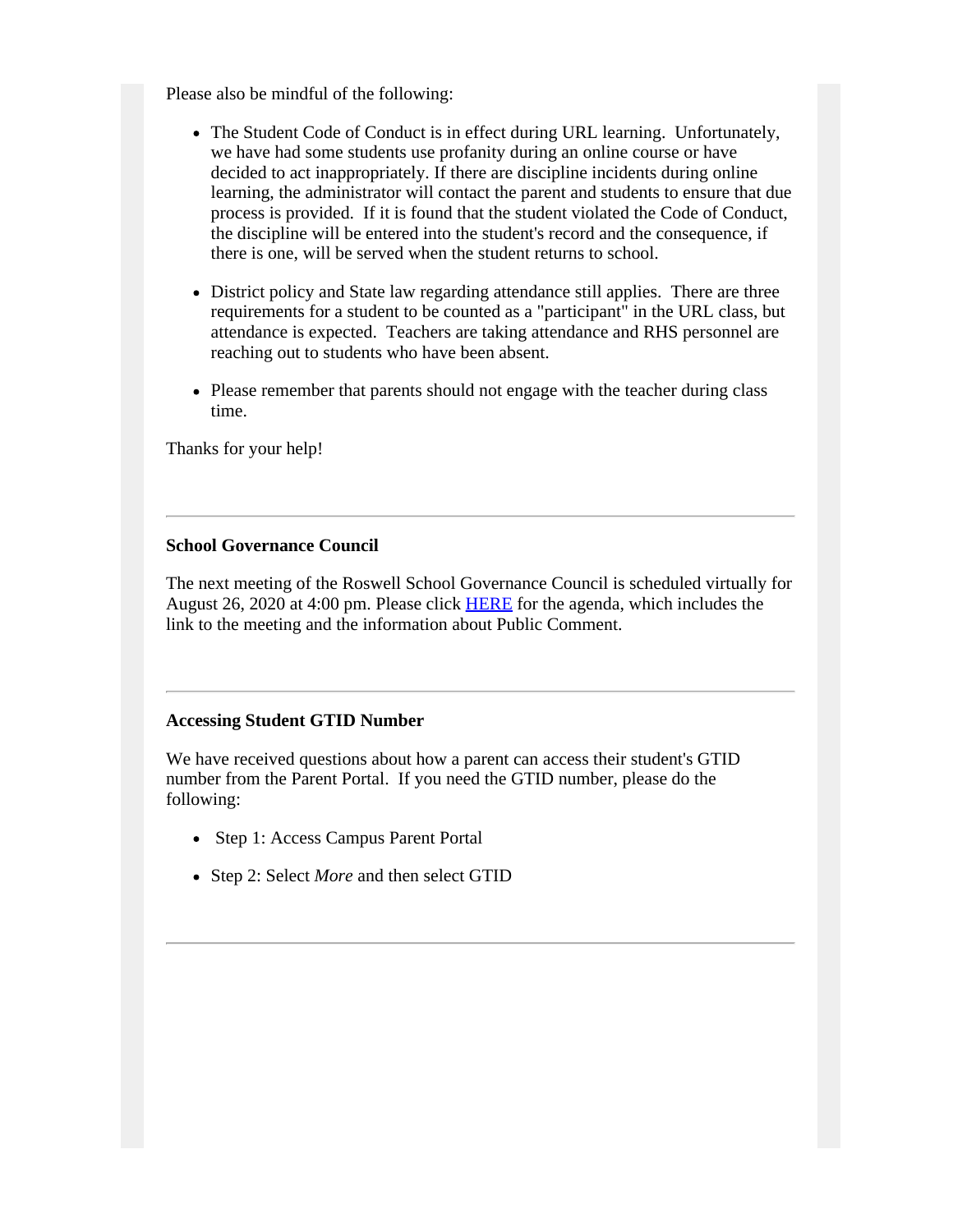| congrats |  |  |
|----------|--|--|
|          |  |  |
|          |  |  |
|          |  |  |
|          |  |  |
|          |  |  |
|          |  |  |
|          |  |  |
|          |  |  |
|          |  |  |
|          |  |  |
|          |  |  |
|          |  |  |
|          |  |  |
|          |  |  |
|          |  |  |
|          |  |  |
|          |  |  |
|          |  |  |
|          |  |  |
|          |  |  |
|          |  |  |
|          |  |  |
|          |  |  |
|          |  |  |
|          |  |  |
|          |  |  |
|          |  |  |
|          |  |  |
|          |  |  |
|          |  |  |

# **AVID Certification**

As a result of a lot of work by a lot of people, Roswell High School has officially become an AVID certified school. An important part of what we offer our students, AVID is a program for eligible students that "equips [teachers](https://nam03.safelinks.protection.outlook.com/?url=https%3A%2F%2Fwww.avid.org%2Fwhat-avid-is&data=02%7C01%7Cshawr%40fultonschools.org%7Cbf7b11ba1909432b2f8608d8484b3d6b%7C0cdcb19881694b70ba9fda7e3ba700c2%7C1%7C0%7C637338835274569264&sdata=%2FZl8QSRxYwpnKBWZmorpGPxZLdELp%2B1dJbN0VblYNs8%3D&reserved=0) and schools with what they need to help these [students](https://nam03.safelinks.protection.outlook.com/?url=https%3A%2F%2Fwww.avid.org%2Fwhat-avid-is&data=02%7C01%7Cshawr%40fultonschools.org%7Cbf7b11ba1909432b2f8608d8484b3d6b%7C0cdcb19881694b70ba9fda7e3ba700c2%7C1%7C0%7C637338835274569264&sdata=%2FZl8QSRxYwpnKBWZmorpGPxZLdELp%2B1dJbN0VblYNs8%3D&reserved=0) succeed on a path to college and career success." Congratulations to teacher Regan Pierce and all our AVID teachers and site team members for their hard work.

# **Textbook Collections/Device Updating**

On Thursday, we had to shut down the Textbook distribution because of the threat of bad weather. We truly apologize. We will continue to hold textbook distribution and device updating on Tuesday and Thursday of this week from 2:00 - 4:00 in the Senior (Stadium) lot.

We also found out that some of the Surface devices *do not have the correct software for the cameras to work*. If you received a new device from Roswell High School between August 10, 2020 through August 20, 2020 and are having a camera-related issue, [please](https://forms.office.com/Pages/ResponsePage.aspx?id=mLHcDGmBcEu6n9p-O6cAwp9XhOTcTdNJhukK5XhEuqZUNVhaRENITFI3VTBBUEo3UVlYWk9KR0ZVQy4u) fill out this form and we will email you when you can come to the school and switch out your device. Please be aware, this form is NOT for other device-related issues.

# **Back to School Information**

Starting this year, Roswell High School will no longer send the big mailing with all the school information. Instead, everything you need is loaded on the **Back to [School](https://www.fultonschools.org/domain/7450)** tab on the Roswell website. Please be sure to review the Student [Handbook](https://www.fultonschools.org/cms/lib/GA50000114/Centricity/Domain/5834/RHSstudentHandbook2020-21FINAL.pdf) and the [20-21](https://www.fultonschools.org/site/handlers/filedownload.ashx?moduleinstanceid=8472&dataid=69978&FileName=2020-2021CodeofConduct_English.pdf) Student Code of [Conduct.](https://www.fultonschools.org/site/handlers/filedownload.ashx?moduleinstanceid=8472&dataid=69978&FileName=2020-2021CodeofConduct_English.pdf)

The District also has a Back to School website with even more information. You can access that by clicking [HERE](https://www.fultonschools.org/backtoschool).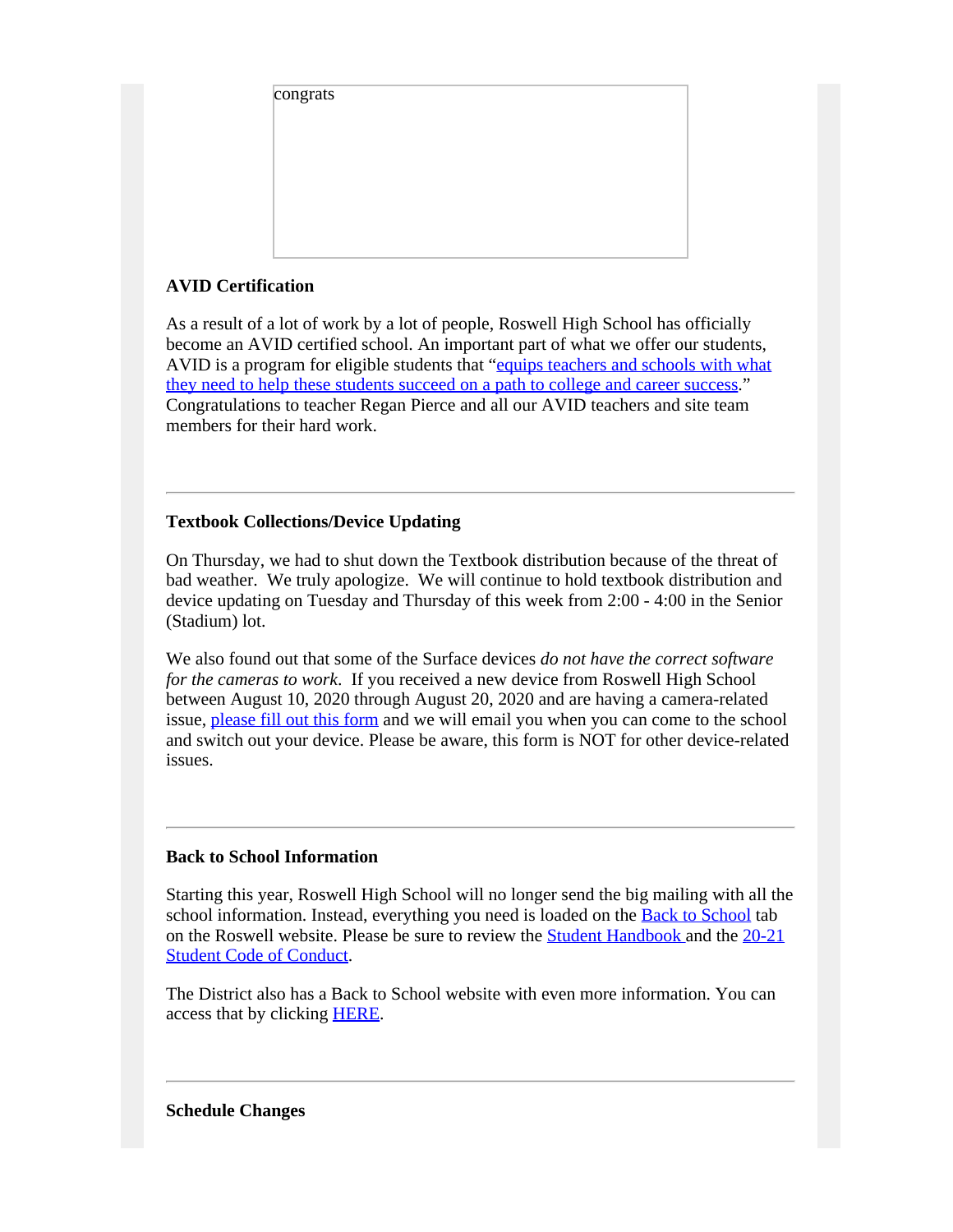The deadline for submitting a schedule change request is this Friday, August 28, 2020. Please submit schedule change requests through the form linked [HERE](https://www.fultonschools.org/Page/20149) and on the District website. Counselors are only working on schedule change requests submitted through the online form.

A few other items about requesting a change to a student's schedule:

- After the first 10 days of school, academic level changes are granted only at the semester mark
- Yearlong electives are a yearlong commitment and cannot be dropped at the semester mark

#### **SSS Lessons**

Today is the first day that Roswell High School will be presenting SSS lessons. These lessons are designed to support the social and emotional health for all of our students.

#### **Announcements**

Even in our current environment, Roswell High School continues to collect and send daily announcements. You can read those by clicking the **[Announcement](https://www.fultonschools.org/Page/16758)** page on our school website.

Please join PTSA! Click **HERE** for more information.

Again, thank you to everybody for your help and support. Have a great week.

*Go Hornets!!*

*Copyright © 2020, All rights reserved*